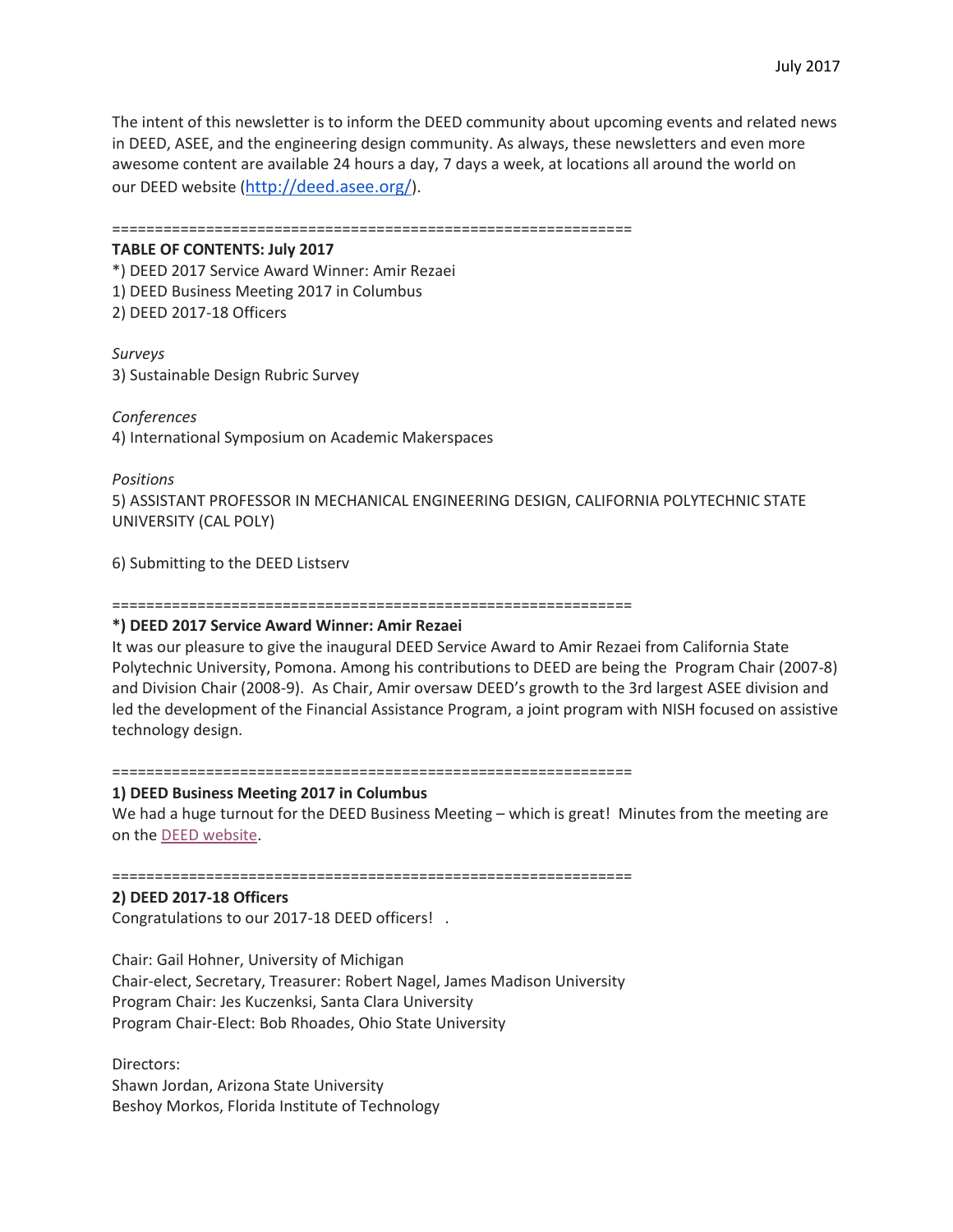Kim Talley, Texas State University

Webmaster: Susannah Howe, Smith College DEED Rep to ASEE Diversity Committee: Olga Pierrakos, Wake Forest University Past Chair: Reid Bailey, University of Virginia

=============================================================

# **3) Sustainable Design Rubric Survey**

The purpose of this email is to ask for your assistance in the development of a Sustainable Design Rubric. It is our goal to identify criteria that are applicable across engineering disciplines. We believe the resulting rubric will be a valuable tool for student learning and for assessing sustainability-oriented objectives in engineering capstone and design projects. And, we believe it will be a much better tool with your input! Please take a few minutes to provide us your expert judgment following the link below.

If you have any questions or concerns regarding this email or this project, please contact Elise M. Barrella, Ph.D., Department of Engineering, James Madison University at [barrelem@jmu.edu.](mailto:barrelem@jmu.edu)

Link: [http://jmu.co1.qualtrics.com/jfe/form/SV\\_6J4E9V3ClQPiX4N](http://jmu.co1.qualtrics.com/jfe/form/SV_6J4E9V3ClQPiX4N)

Study Information: The rubric work is being completed as part of NSF#1463865 Developing and Assessing Engineering Students' Cognitive Flexibility in the Domain of Sustainable Design. Any opinions, findings, and conclusions or recommendations expressed in this material are those of the authors and do not necessarily reflect the views of the National Science Foundation. This expert panel survey was reviewed and approved by JMU IRB under protocol #15-0584 (see cover letter below).

=============================================================

**4) International Symposium on Academic Makerspaces**

The 2<sup><sup>nd</sup> [International Symposium on Academic Makerspaces](https://isam2017.hemi-makers.org/) will be held September 24-27, 2017 at</sup> Case Western Reserve University. The symposium joins the people, knowledge & inspiration that fuse to catalyze higher education makerspaces and maximize impact on the student learning experience and professional success. A call for papers/posters for the symposium is posted at <https://isam2017.secure-platform.com/a> . More information on the symposium can be found at <https://isam2017.hemi-makers.org/> .

=============================================================

# **5) Position Announcement: ASSISTANT PROFESSOR IN MECHANICAL ENGINEERING DESIGN, CALIFORNIA POLYTECHNIC STATE UNIVERSITY (CAL POLY)**

The Mechanical Engineering Department within the College of Engineering at Cal Poly, San Luis Obispo, CA, invites applications for two full-time, academic year, tenure-track faculty appointments at the assistant professor rank in mechanical engineering design. This is an opportunity for candidates who are passionate about undergraduate education to join a unique institution that values teaching and applied research activities. Preferred specializations include human centered design, design theory and